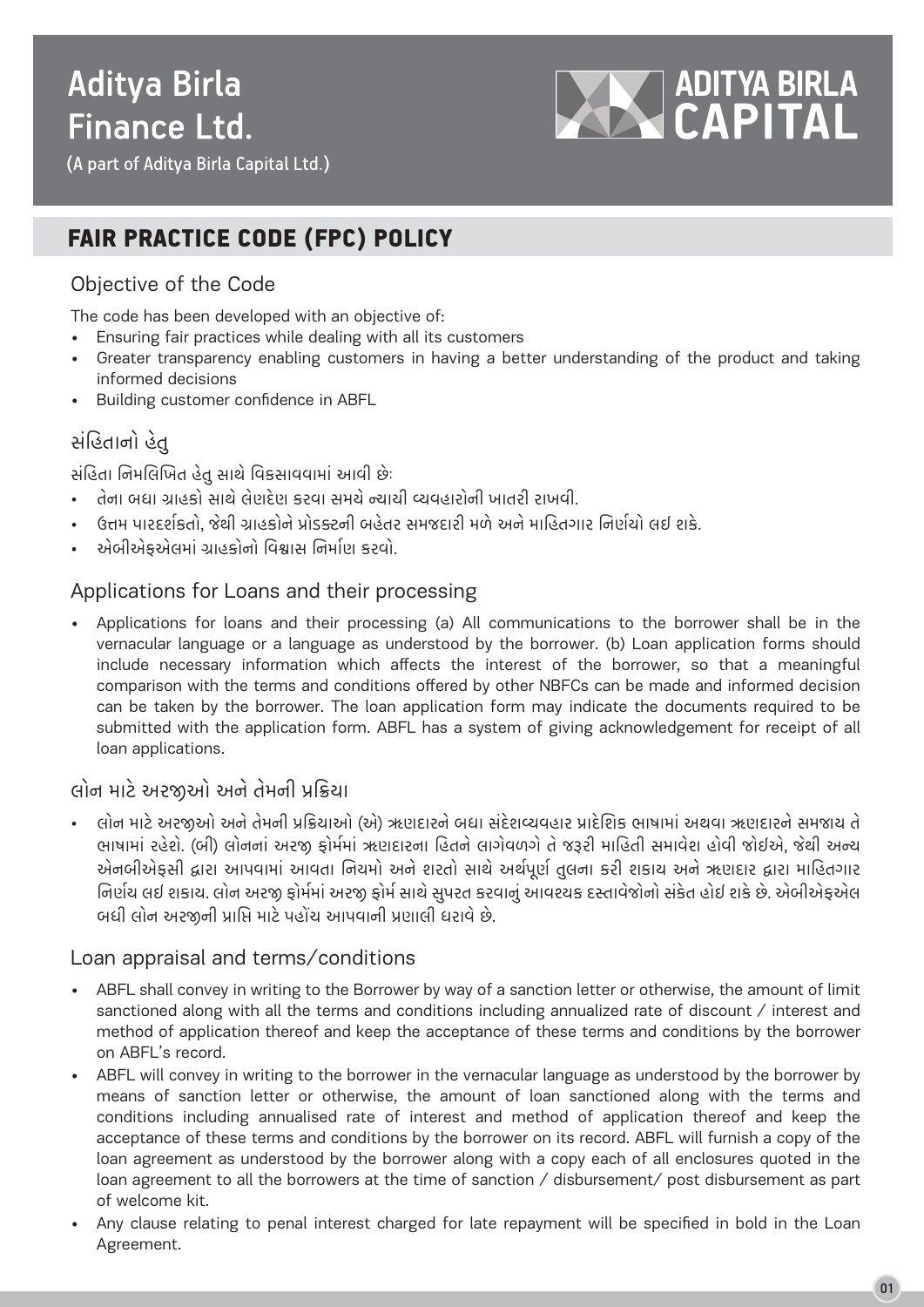# <u>લોન અપ્રઈઝલ અને નિયમો / શરતો</u>

- એબીએફએલ ડિસ્કાઉન્ટ / વ્યાજ અને અરજીની પદ્ધતિ સહિત બંધા નિયમો અને શરતો સાથે કેટલી મર્યાદામાં રકમ મજૂર કરવામા આવી છે તે વિશે મંજૂરી પત્ર અથવા અન્યથાની રીતે ૠણદારને લીખતમાં જાણ કરશે અને અંબીએફએલના રેકોર્ડ પર ૠણદાર દ્વારા આ નિયમાં અને શરતાંનાં સ્વીકાર રાખશે.
- અબોઅફઅલ વ્યાજના વાષિકોય દર અન અરજીનો પદ્ધતિ સહિત નિયમાં અને શરતા લાથ મંજૂર લાનનો રકમ વિશ મંજૂરો પત્ર અથવા અન્યથાના માધ્યમાંથી ૠણદાર દ્વારા સમજાય તે રીતે પ્રાદીશકે ભાષામાં ૠણદારને લીખતમાં જાણે કરશે અને ૠણદાર દ્વારા આ નિયમાં અને શરતાના સ્વીકાર કરાયા છે તે પાતાના રકાડમાં રાખેશ. અબીઅફઅલ વલ્કમ કિટના ભાગરૂપ મંજૂરી સમય/ વિતરણ/ વિતરણ પશ્ચાત બધા ૠણદારોને લોન કરારમાં આપવામાં આવેલાં બધાં બીડાણોની પ્રત્યેકી નકલ સાથે ૠણદાર દ્વારા સમજાય ત મુજબ લાન કરારનો નકલ આપશ.
- વિલીબત પુનઃચુકવર્ણો માટ લાગુ દડનીય વ્યાજ સબધી કાઈ પણ ધારા લાન કરારમાં બાલ્ડ અક્ષરમાં નિશ્ચ્ચિ કરાશ.

# Disbursement of loans including changes in terms and conditions

- Through its published website or as appropriate if specific to a customer, ABFL will give Notice to its Borrower(s) in the vernacular language or a language as understood by the borrower, of any change in the terms and conditions of the sanction. ABFL will also ensure that changes in discount/ interest rates and charges are effected only prospectively.
- Decision to recall/ accelerate payment or performance under the Agreement will be in consonance with the respective loan Agreement.
- ABFL will release all securities on repayment of all dues or on realisation of the outstanding amount of loan subject to any legitimate right or lien for any other claim ABFL may have against the borrower. If such right of set off is to be exercised, the borrower shall be given notice about the same with full particulars about the remaining claims and the conditions under which ABFL is entitled to retain the securities till the relevant claim is settled / paid.

# નિયમાં અને શરતાંમાં ફેરફાર સહિત લાંનનું વિતરણ

- ં તેની પ્રકાશિત વેબસાઈટ અથવા ગ્રાહકોને વિશિષ્ટ યોગ્ય અનુસાર અંબીએફએલ મજૂરીના નિયમો અને શરતોમાં કોઈ પણ ફેરફાર થવા પર પ્રાદીશંક ભાષા અથવા ૠણદારને સમજાય તે ભાષામાં તેના ૠણદાર(રો)ને નોટિસ આપશે. અંબીઅંફઅંલ ડિસ્કાઉન્ટ / વ્યાજ દર્રો અને શુલ્કમાં ફેરફાર સંભવિત રીતે જ અમલ થાય તેની ખાતરી પણ રાખશે.
- કરાર હેઠળ પેમેન્ટ કે પરફામેન્સ પાછા મેગાવવા / વેદ્યારવાના નિર્ણય સંબંધિત લાન કરાર અન્વય રહેશ.
- એબીએફએલ બધાં લેણાંની પુનઃચુકવણી અથવા ૠણદાર સામે એબીએફએલને હોઈ શકે તે કોઈ પણ દાવા માટે કોઈ પણ કાનૂની આધકાર કે ભારણને આધીન લોનની બાકી રકમની પ્રાપ્તિ પર બધી જામીનગીરીઓ છૂટી કરશે. જો આવા અધિકાર સેટ ઓફ કરવાના હોય તો સુસગત દાવાની પતાવટ / ચુકવણી સુધી અંબીએફએલ જામીનગીરી રાખી મૂકવાનો હક ધરાવે તે શરતો અને બાકી દાવાઓ વિશે સંપૂર્ણ વિવરણ સાથે તે વિશે ૠણદારને નોટિસ આપશે.

# Loan Sourced from Digital Lending Platforms

- Names of digital lending platforms engaged as sourcing agents (referred to as agents, hereinafter) shall be disclosed on the website of ABFL
- Digital lending platforms engaged as agents shall be directed to disclose upfront to the customer, ABFLs name and ABFL will disclose the agents name on whose behalf they are interacting with him.
- Immediately after sanction but before execution of the loan agreement, the sanction letter shall be issued to the borrower on the letter head of ABFL.
- A copy of the loan agreement along with a copy each of all enclosures quoted in the loan agreement shall be furnished to all borrowers at the time of sanction/ disbursement of loans.
- Effective oversight and monitoring shall be ensured over the digital lending platforms engaged by ABFL.
- Adequate efforts shall be made towards creation of awareness about the grievance redressal mechanism.

# ડિજિટલ ધિરાણ મંચો પરથી સ્રોત કરેલી લોન

- સાંસિંગ અંજન્ટ (હવે પછી તેને અંજન્ટ તરીકે સદલિત કરાશે) તરીકે સહભાગી ડિજિટલ ધિરાણ મચ પર નામાં અંબીઅંફઅંલની વેબસાઈટ પર જાહેર કરવામાં આવશે.
- એજન્ટ તરીકે રોકવામાં આવેલાં ડિજિટલ ધિરાણ મંચોને ગ્રાહકોને એબીએફએલનું નામ સ્પષ્ટ રીતે જાહેર કરવાના નિર્દેશ આપશે અને એબીએફએલ તેના વતી સંબંધિત સાથે વાર્તાલાપ કરવા જનાર એજન્ટનું નામ જાહેર કરશે.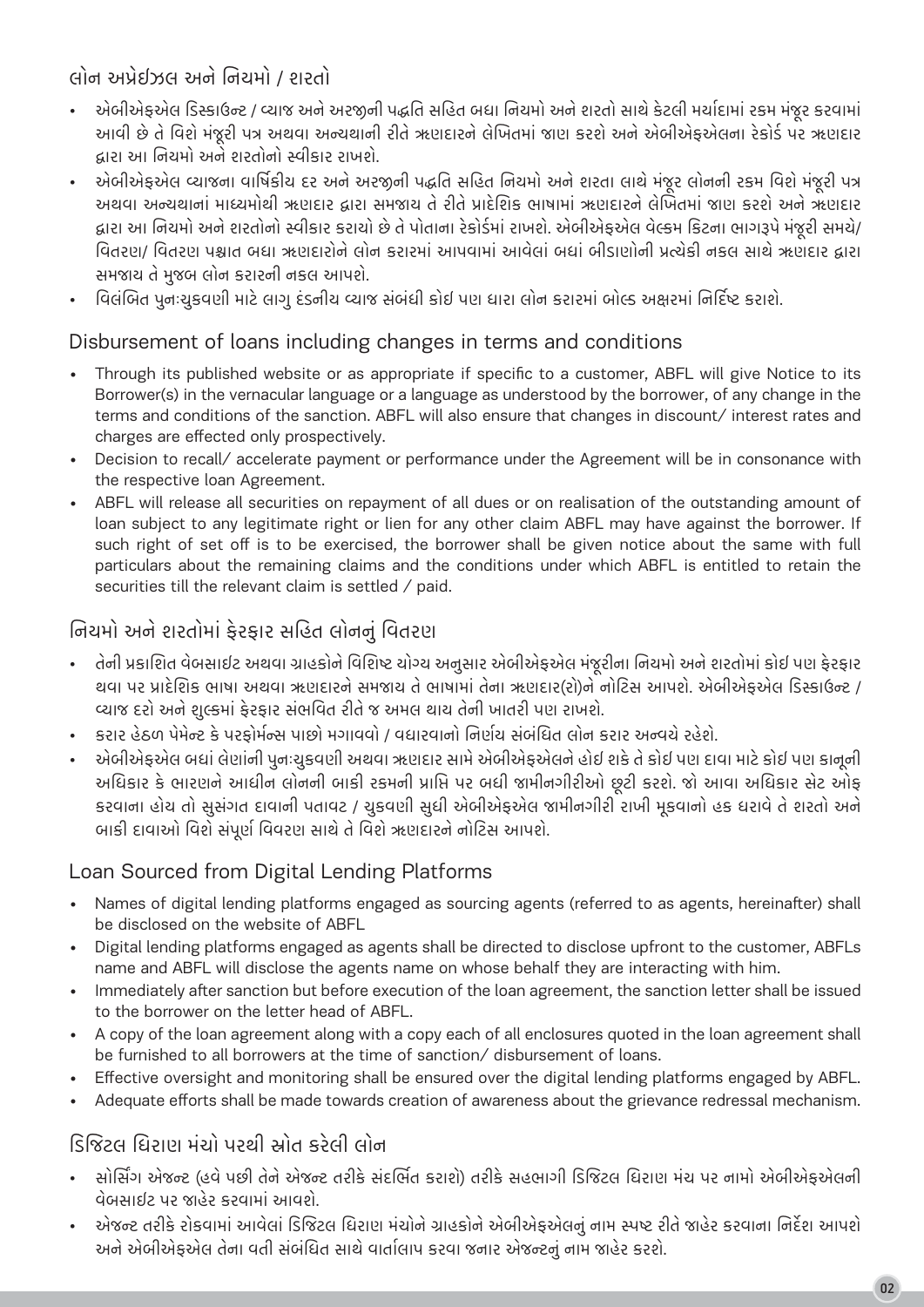- મજૂરી પછી તુરત પરતુ લોન કરારની અમલબજાવણી પૂર્વ મજૂરી પત્ર અંબીઅંફઅલના લેટરહેડ પર ૠણદારને જારી કરવામા આવશે
- લોન કરારમા નોંધ કરેલા બધા બીડાણોની પ્રત્યેકી નકલ સાથે લોન કરારની નકલ લોનની મજૂરી / વિતરણ સમયે બધા ૠણદારોને આપવામાં આવશે.
- એબીએફએલ દ્વારા રોકવામાં આવેલાં ડિજિટલ ધિરાણ મંચો પર અસરકારક નિરીક્ષણ અને દેખરેખની ખાતરી રાખવામાં આવશે.
- ફરિયાદ નિવારણ ચત્રણા વિશે જાગૃતિ નિર્માણ કરવા માટે પૂરતા પ્રયાસો કરવામાં આવશે.

## General

- ABFL will refrain from interference in the affairs of its Borrower except for the purposes provided in the terms and conditions of the respective loan agreement (unless new information, not earlier disclosed by the Borrower, which may come to the notice of ABFL).
- In case of receipt of request from the Borrower for transfer of Borrowal account, the consent or otherwise i.e. objection of ABFL, if any, is generally conveyed to such Borrower within 21 days from the date of receipt of the Borrower's request. Such transfer will be as per transparent contractual terms in consonance with all the applicable laws.
- In the matter of recovery of outstanding dues of its Borrower, ABFL does not resort to undue harassment viz. persistently bothering the borrowers at odd hours, use of muscle power for recovery of loans/dues, etc. Training is imparted to ABFL Staff and all agency employees to ensure that they are adequately trained to deal with customers in an appropriate manner.
- As a measure of customer protection and also in order to bring in uniformity with regard to prepayment of various loans by borrowers of Banks and NBFCs, ABFL will not charge foreclosure charges / pre-payment penalties on all floating rate term loans sanctioned to individual borrowers.

### સામાન્ય

- અબીઅફઅલ સંબંધિત લાન કરારના નિયમાં અને શરતામાં પૂરા પાડવામાં આવેલા હેતુઆ સિવાય તેના ૠણદારાની બાબતામાં મધ્યસ્થી કરવાથી દૂર રહેશ (સિવાય કે ૠણદાર દ્વારા અગાઉ જાહર નહીં કરાઈ હાંય તેવી નવી માહિતી અબીઅફઅલના ધ્યાનમાં આવે).
- ૠણદારના અકાઉન્ટના ટ્રાન્સફર માટે ૠણદાર પાસેથી વિનંતીની પ્રાપ્તિના સંજોગોમાં સંમતિ કે અન્યથા, એટલે કે, અંબીએફએલનો વાઘો, જો કોઈ હોય તો, સામાન્ય રીતે આવા ૠણદારને તેની વિનતીની પ્રાપ્તિની તારીખર્થી 21 દિવસમાં જાણ કરવામાં આવે છે. આવા ટ્રાન્સફર બંધા લાગુ કાયદા સાથે સુસગતતામાં પારદશંક કરારના નિયમો અનુસાર રહેશે.
- ૠણદારના બાકી લેણાની વસૂલીની બાબતમાં અંબીએફએલ અયોગ્ય સતામણી નહી કરશે, અંટલે કે, ગમેં તે સમયે ૠણદારને સતત પરેશાન કરવુ, લોન / લેણાની વસૂલી વગેરે માટે બળપ્રયોગ. અંબીઅંફએલના કર્મચારીઓ અને સર્વે અંજન્સીના કમેચારીઓને ગ્રાહકો સાથે ચોગ્ય રીતે લેણદેણ કરવાની પૂરતી તાલીમ આપવામાં આવે તેની ખાતરી રાખવામાં આવે છે.
- ગ્રાહકની સુરક્ષાનાં પગલાંરૂપે અને બેન્કો અને એનબીએફસીના ૠણદારો દ્વારા વિવિધ લોનની પૂર્વ-ચુકવણી સંબંધમાં એકસમાનતા લાવવા માટે એબીએફએલ વ્યક્તિગત ૠણદારો માટે મંજૂર બધી ફ્લોટિંગ રેટ મુદતી લોન પર ફોરક્લોઝર શુલ્ક / પૂર્વ-ચુકવણી દંડ લાગૂ નહીં કરશે.

# Responsibility of Board of Directors

- ABFL Board of Directors have approved a grievance redressal mechanism
- There will be periodical review of the compliance of the Fair Practices Code and the functioning of the grievance's redressal mechanism at various levels of management. A consolidated report of such reviews will be submitted to the Board at regular intervals.

# બોર્ડ ઓફ ડાયરેક્ટરોની જવાબદારી

- એબીએફએલના બોર્ડ ઓફ ડાયરેક્ટરોએ ફરિયાદ નિવારણ યત્રણાને મજૂરી આપી છે.
- મેનેજમેન્ટના વિવિધ સ્તરે સમયાતરે ન્યાયી વ્યવહારોની સહિતા અને ફરિયાદ નિવારણ ચત્રણાની અભિમુખતાની સમીક્ષા કરવામા આવશે. આવી સમીક્ષાઓને દ્રઢ અહેવાલ બોર્ડ દ્વારા નિયમિત અતરે સુપરત કરવાનો રહેશે.

# Grievance Redressal Mechanism

At ABFL, customer service and satisfaction are our prime focus. In order to make ABFL's redressal mechanism more meaningful and effective, a structured system has been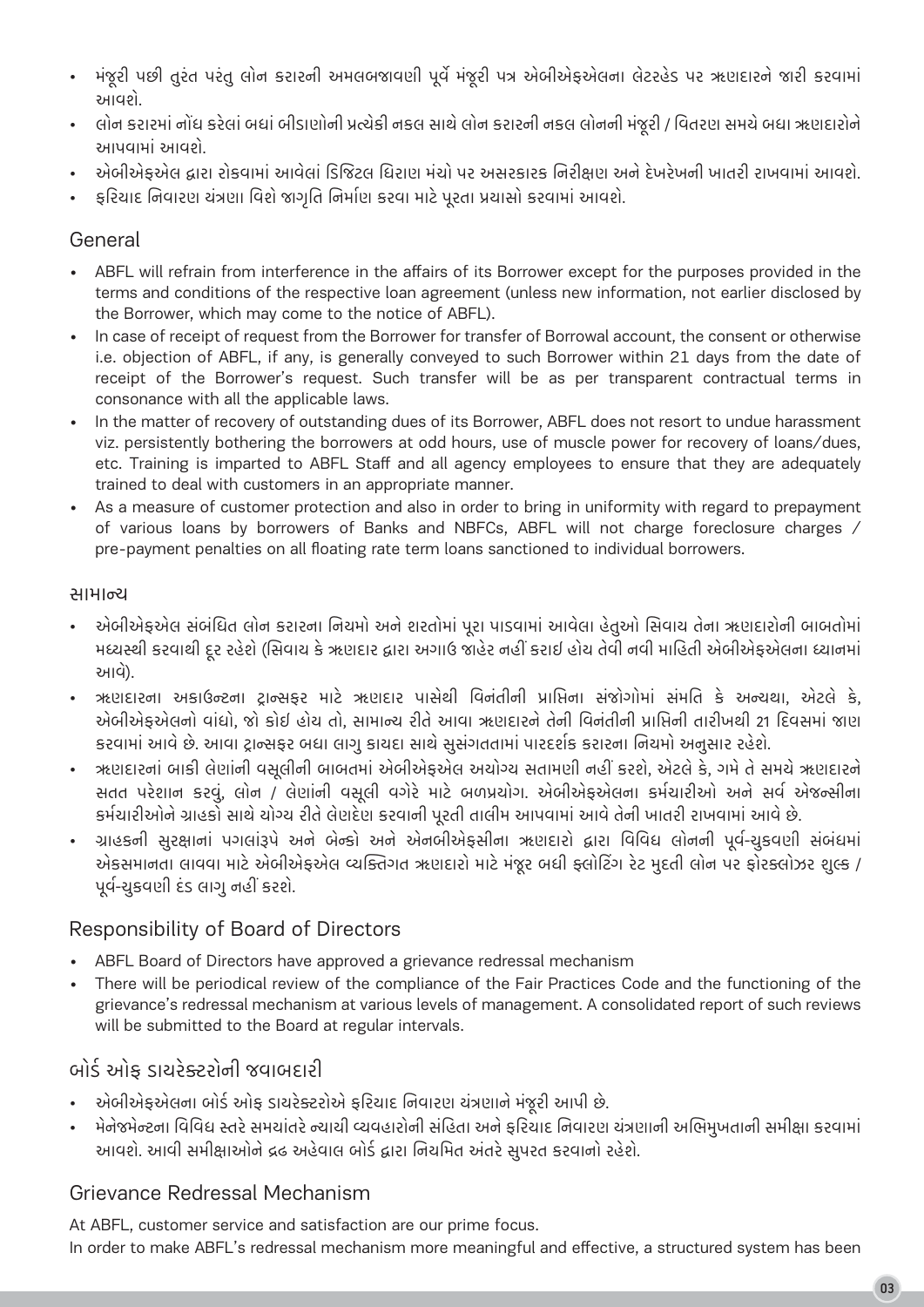built. This system would ensure that the redressal sought is just and fair and is within the given frame- work of rules and regulation.

#### a. Machinery to handle customer complaints/grievances

Customers who wish to provide feedback or send in their complaint may use the following channels between 9:30 am and 6:00 pm, from Monday to Friday (except on national holidays).

- Call our Customer Service Helpline on 1800-270-7000
- Email us at care.finance@adityabirlacapital.com
- Write to us at the below mentioned address: Aditya Birla Finance Limited 10th Floor, R-Tech Park, Nirlon Complex, Off Western Express Highway, Goregaon East,

Mumbai - 400 063.

In case the complaint is not resolved within the given time or if he/she is not satisfied with the solution provided by ABFL, the customer can approach the Complaints Redressal Officer. The name and contact of the Complaint Redressal Officer is as follows:

#### Ms. Smita Nadkarni

#### Email Id: grievance.finance@adityabirlacapital.com

#### Tel. 08045860196

In case the response received through the above channels are not satisfactory, they can write to the Head of our Complaint Redressal Cell at: ABFL.GrievanceHead@adityabirlacapital.com

We assure response to letters / emails received through this channel within 5 working days.

If the complaint/dispute is not redressed within a period of one month, the customer may appeal to Officer-in-Charge of the Regional Office of Department of Non-Banking Supervision of RBI under whose jurisdiction the Registered Office of the ABFL falls. The details of DNBS is as given below

#### Dy. General Manager, Department of Non-Banking Supervision

Ahmedabad Regional Office 1st Floor, Near Gandhi Bridge Ahmedabad – 380014 Tel: 079 -27540093/27540943 Email ld: dnbsahmedabad@rbi.org.in

#### b. Mandatory display requirements

ABFL is compliant with the following in all our branches:

- Appropriate arrangement for receiving complaints and suggestions.
- Display of the name, address and contact number of the Complaint Redressal Officer

The process of the complaints redressal unit will ensure closure of all complaints to the customers' satisfaction.

They will ensure that the complaint is escalated to the appropriate levels in case it is not possible to resolve at his/her level. Whilst the ultimate endeavour is to ensure we reach a situation where our customers don't have to complain to senior management to get an effective redressal, we have put in a robust mechanism to handle these complaints, review them from a point of view of understanding reasons for the complaint and for the escalation and working on prevention of recurrence thereof.

#### c. Time frame

To register complaints, the customers may use any of the channels mentioned above (refer point (a) on Internal Machinery to handle the customer complaints). If the complaint has been received in writing, ABFL will endeavour to send an acknowledgement / response within 5 working days. Once the matter is examined, ABFL endeavours to either send a final response to the customer or an intimation seeking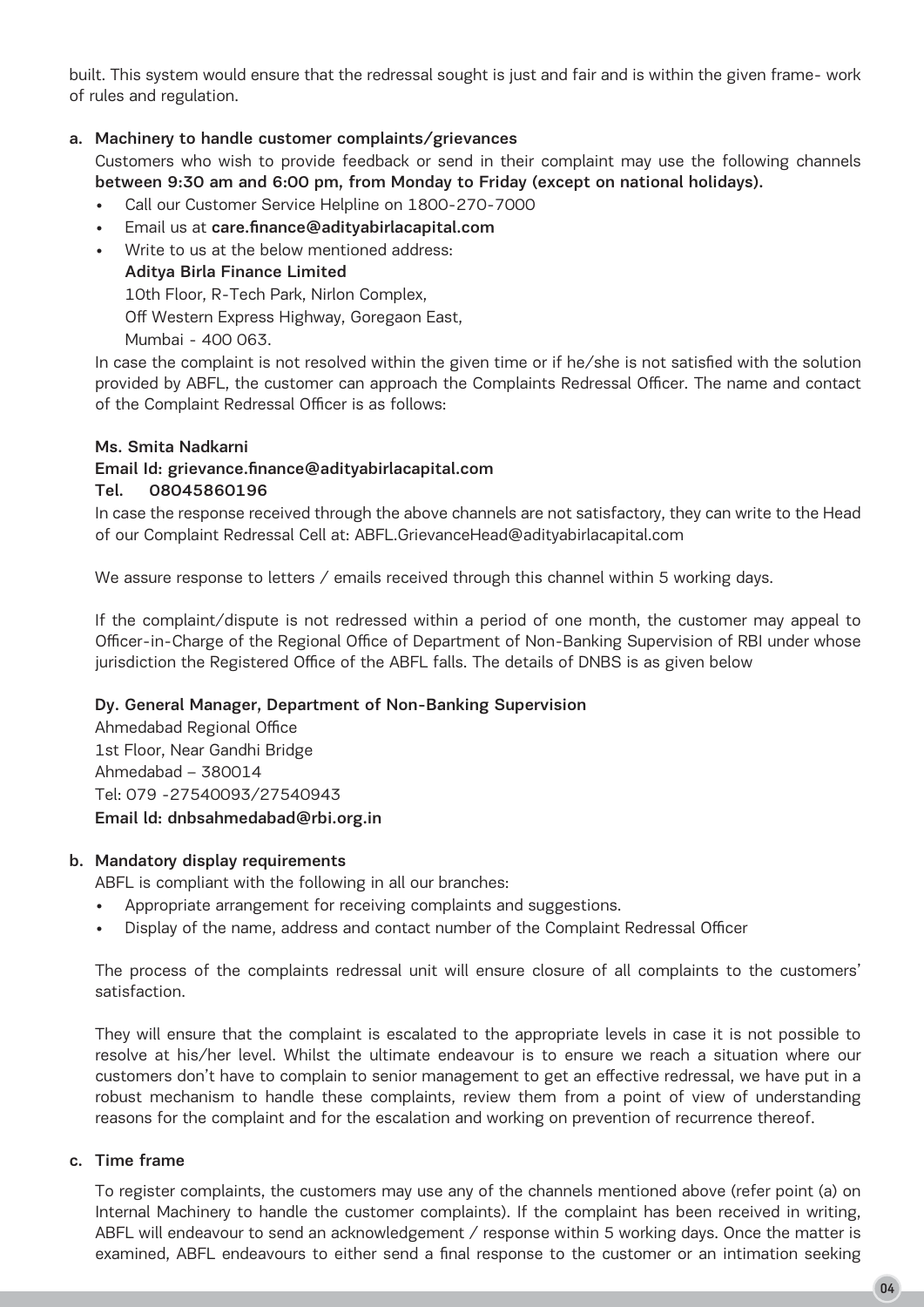more time within one month upon receipt of complaint.

Complaints that are received at our end will be seen in the right perspective and would be analyzed from all possible angles.

The communication of ABFL's stand on any issue will be provided to the customers. Complaints that require some time for examination of issues involved will be acknowledged promptly.

The aforesaid policy will be reviewed periodically / revised as and when there are any new changes incorporated by ABFL in handling complaints / grievances of the customer which includes introduction of new grievance channels, if any.

# કરિયાદ નિવારણ ચંત્રણા

એબીએફએલમાં ગ્રાહક સેવા અને સંતોષ અમારાં મુખ્ય લક્ષ્ય છે.

એબીએફએલની ફરિયાદ નિવારણ ચંત્રણાને વધુ અર્થપૂર્ણ અને અસરકારક બનાવવા માટે માળખાબદ્ધ પ્રણાલી નિર્માણ કરવામાં આવી છે. આ પ્રણાલી નિવારણ ઉચિત અને ન્યાયી હોય અને નિયમો અને નિયમનની કાર્યરેખામાં આપવામાં આવે તેની ખાતરી રાખશે.

### એ. ગ્રાહક કરિયાદો/ તકરાર હાથ ધરવા માટે ચંત્રણા

ગ્રાહકો ફીડબેક આપવા માગે અથવા તેમની ફરિયાદમાં મોકલવામાં માગે તેમણે નિમલિખિત ચેનલોનો **સોમવારથી શુક્રવારે સવારે** 9.30થી સાંજે 6.00 વચ્ચે (જાહેર રજાઓ સિવાય) ઉપયોગ કરી શકે છે:

- અમારી કસ્ટમર સર્વિસ હેલ્પલાઈન પર કોલ કરો 1800-270-7000
- અમને ઈમેઈલ કરો: care.finance@adityabirlacapital.com
- અમને નીચે ઉલ્લેખિત સરનામે લખોઃ આદિત્ય બિરલા કાઈનાન્સ લિમિટેડ. 10મો માળ, આર-ટેક પાર્ક, નિર્લોન કોમ્પ્લેક્સ, વેસ્ટર્ન એક્સપ્રેસ હાઈવે પાસે, ગોરેગાવ પૂર્વ, મુંબઈ - 400 063

જો નિર્ધારિત સમયમાં કરિયાદનો ઉકેલ લાવવામાં નહીં આવે અથવા જો તે / તેણી એબીએકએલ દ્રારા આપવામાં આવેલા સમાધાનથી સંતુષ્ટ નહીં હોય તો ગ્રાહક ફરિયાદ નિવારણ અધિકારીનો સંપર્ક કરી શકે છે. ફરિયાદ નિવારણ અધિકારીનું નામ અને સંપર્ક નીચે મુજબ છેઃ

### શ્રીમતી સ્મિતા નાડકર્ણી

### ઇમેઈલ આઈડી: grievance.finance@adityabirlacapital.com

### **08045860196**

જો ઉક્ત ચેનલો થકી પ્રાપ્ત પ્રતિસાદથી સંતોષ નહીં હોય તો તેઓ અમારા ફરિયાદ નિવારણ કક્ષના પ્રમુખને અહીં લખી શકે છેઃ ABFL.GrievanceHead@adityabirlacapital.com

આ ચેનલ થકી પ્રાપ્ત પત્રો / ઈમેઈલનો પ્રતિસાદ 5 કામકાજના દિવસમાં તમને આપવાનું અમે આશ્વાસન આપીએ છીએ.

જો ફરિયાદ / વિખવાદનું સમાધાન એક મહિનામાં નહીં આવે તો ગ્રાહક એબીએફએલનું નોંધણીકૃત કાર્યાલય જેમની ન્યાયસીમામાં હોય તે આરબીઆઈના નોન- બેન્કિંગ સુપરવિઝન વિભાગના પ્રાદેશિક કાર્યાલયના ઓફિસર-ઈન-ચાર્જને અપીલ કરી શકે છે. ડીએનબીએસની વિગતો નીચે મુજબ છેઃ

### ડે. જનરલ મેનેજર, ડિપાર્ટમેન્ટ ઓફ નોન- બેન્કિંગ સુપરવિઝન

અમદાવાદ રિજનલ ઓકિસ 1લો માળ. ગાંધી બ્રિજ નજીક અમદાવાદ - 380014 sig: 079 - 27540093/27540943 ઈમેઈલ આઈડી: dnbsahmedabad@rbi.org.in

### બી. કરજિયાત પ્રદર્શન આવશ્યકતાઓ

એબીએફએલ અમારી નિમલિખિત બધી શાખાઓ સાથે અભિમુખ છેઃ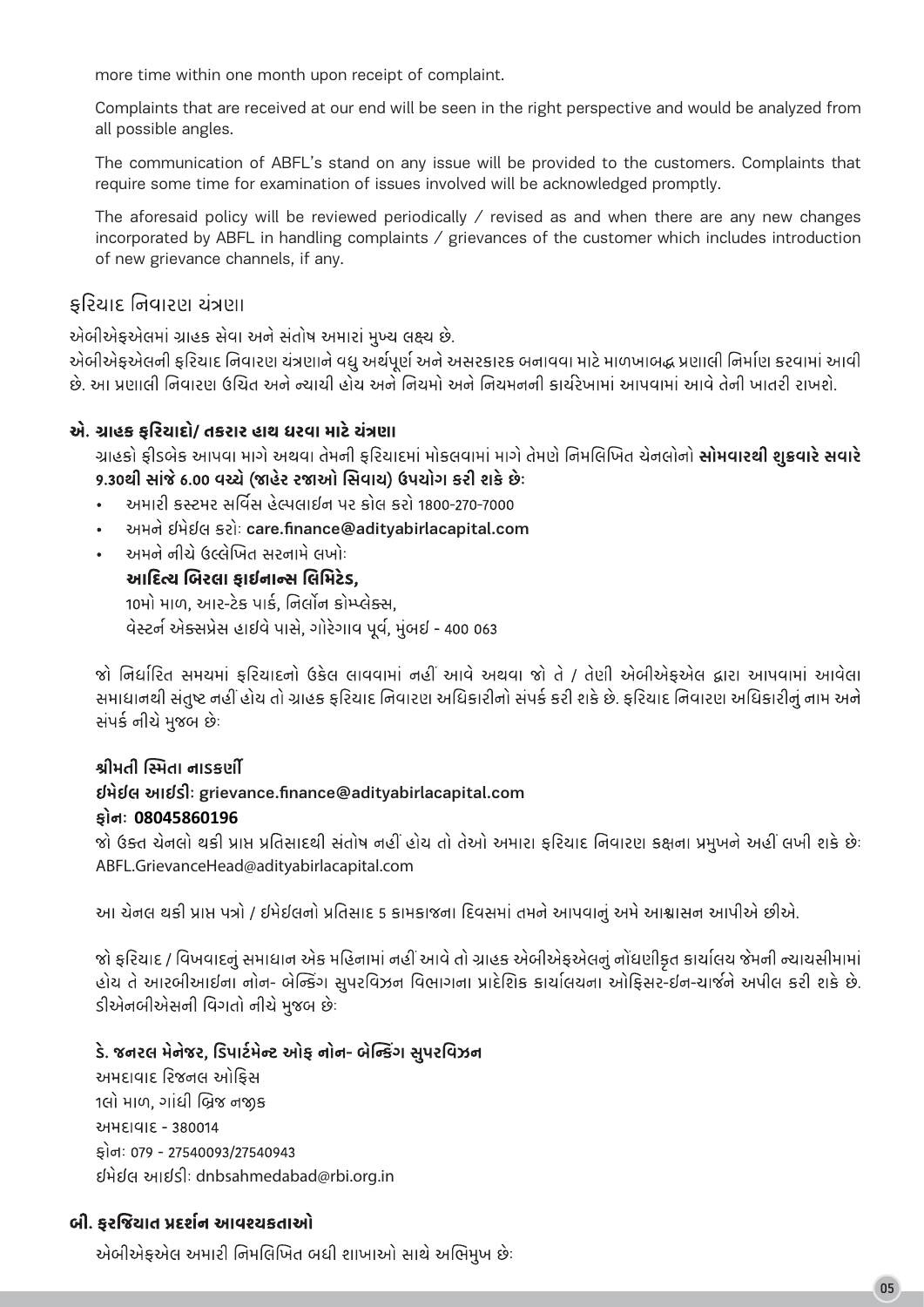- ફોરયાદ અને સૂચનો પ્રાપ્ત કરવા માટે યોગ્ય વ્યવસ્થા.
- ફરિયાદ નિવારણ અધિકારીનું નામ, સરનામું અને સપર્ક નબરનું પ્રદર્શન.

ફરિયાદ નિવારણ એકમની પ્રક્રિયા બધી ફરિયાદોમાં ગ્રાહકને સંતોષ થાય તેની ખાતરી રાખશે.

ફરિયાદીને જો તેના/ તેણીના સ્તરે સમાધાન શક્ય નહી હોય તો યોગ્ય સ્તરે તે ઉપર લઈ જવાની તેઓ ખાતરી રાખશે. અમારા ગ્રાહકોને અસરકારક નિવારણ મેળવવા માટે વરિષ્ઠ વ્યવસ્થાપક સુધી ફરિયાદ લઈ જવી પડે તેવી સ્થિતિ સુધી નહી પહોંચે તેની ખાતરી રાખવા માટે અમે આખરી પ્રયાસ કરીશુ ત્યારે અમે આ ફરિયાદો હાથ ધરવા માટે, ફરિયાદ માટે કારણો સમજવાના નજરિયાર્થી તેમની સમીક્ષા અને તે ઉપર લઈ જવા માટે અને આવી ફરિયાદ ફરીથી નહી ઉદભવે તેની પર કામ કરવા માટે મજબૂત ચત્રણા ધરાવીએ છીએ.

### સી, સમયરેખા

ફરિયાદ નોંધાવવા માટે ગ્રાહક ઉક્ત ઉલ્લીખત (સદભે મુદ્દો (એ) ગ્રાહકોની ફરિયાદ હાથ ધરવા માટે આતરિક યત્રણા પર) કોઈ પણ ચંનલોનો ઉપયોગ કરી શકે છે. જો ફરિયાદ લીખતમાં પ્રાપ્ત થાય તો એબીએફએલ 5 કામકાજના દિવસોમાં પહોંચ / પ્રતિસાદ માંકલવાના પ્રયાસ કરશ. મામલાનું પરીક્ષણ થયા પછી અબીઅફઅલ ગ્રાહંકન આખરી પ્રતિસાદ માંકલવાના પ્રયાસ કરશ અથવા ફીરયાદની પ્રાપ્તિ પર અક મહિનામાં વધું સમય ચાહતી જાણકારી આપશ.

અમારી પાસે પ્રાપ્ત ફરિયાદો યોગ્ય પરિપ્રેક્ષ્યમાં જોવાશે અને સર્વે શક્ય પાસાથી તેનું વિશ્લેષણ કરવામાં આવશે.

કોઈ પણ મુદ્દા પર એબીએફએલનો સદેશવ્યવહારનું વલણ ગ્રાહકોને આપવામાં આવશે. મુદ્દાનું પરીક્ષણ કરવા માટે અમુક સમય આવશ્યક હોય તો યોગ્ય પહોંચ આપવામાં આવશે.

તથાકીથત નીતિ સમયાતર સમીક્ષા કરાશ, ગ્રાહકાની ફરિયાદા / તકરાર હાથ ધરવામાં અબીઅફઅલ દ્વારા સમાવલા કાઈ પણ નવા ફરફારમાં જમ અને જ્યાર સુધારણા કરવામાં આવેશ, જેમાં નવી ફરિયાદ ચનલા, જા કાઈ હાંચ તા, રજૂ કરવાના સમાવેશ થાય છે.

### Language and mode of communicating Fair Practice Code

Fair Practices Code, preferably in the vernacular language or a language as understood by the borrower should be put up on the web-site of the Company for the information of various stakeholders. Copies will be made available on request.

# ન્યાર્યા વ્યવહારની સહિતાના સદેશવ્યવહારની ભાષા અને માધ્યમ

ન્ચાર્યા વ્યવહારાની સહિતા પ્રાદીશક ભાષામાં અથવા ૠણદાર દ્વારા સમજાય ત ભાષામાં અંગ્રતાથી રહેશ, જ વિવિધ હિસ્સાધારકાની માહિતી માટે કંપનીની વેબસાઈટ પર મૂકવામાં આવશે. નકલો વિનંતી પર ઉપલબ્ધ કરાશે.

## Regulation of Excessive Interest charged

- ABFL has laid down appropriate internal principles and procedures in determining interest rates and processing and other charges.
- ABFL has adopted an interest rate model taking into account cost of funds, margin and risk premium for determining rate of interest to be charged for loans and advances.
- The rate of interest to be charged depends much upon the gradation of the risk of borrower viz. the financial strength, business, regulatory environment affecting the business, competition, past history of the borrower etc.
- The applicable interest rate for the exposure shall be disclosed to the borrower or customer in the application form and communicated explicitly in the sanction letter.
- The rate of interest will be annualised so that the borrower is aware of the exact rates that would be charged to the account.

# વધુ વ્યાજ વસૂલી વિશે નિયમન

- અબોઅફઅલ વ્યાજ દરા અન પ્રોક્રયા અન અન્ય શુલ્ક નક્કી કરવા માટ યાગ્ય આતરિક સિદ્ધાતા અન પ્રોક્રયાઆ ગાઠવો છ.
- એબીએફએલે ફર્ડ્સનો ખર્ચ, માજિન અને લોન અને એડવાન્સીસ માટે લાગુ થનાર વ્યાજ દર નક્કી કરવા માટે જોખમ પ્રીમિયમને ધ્યાનમાં લઈને વ્યાજ દર માંડેલ અપનાવ્યું છે.
- વ્યાજ દર ૠણદારના જોખમના ગ્રંડેશન પર મોટે ભાગે આધારે લાગુ કરાશે, જેમ કે, તેમની નાણાકીય શક્તિ, વંપાર, વંપારને અસર